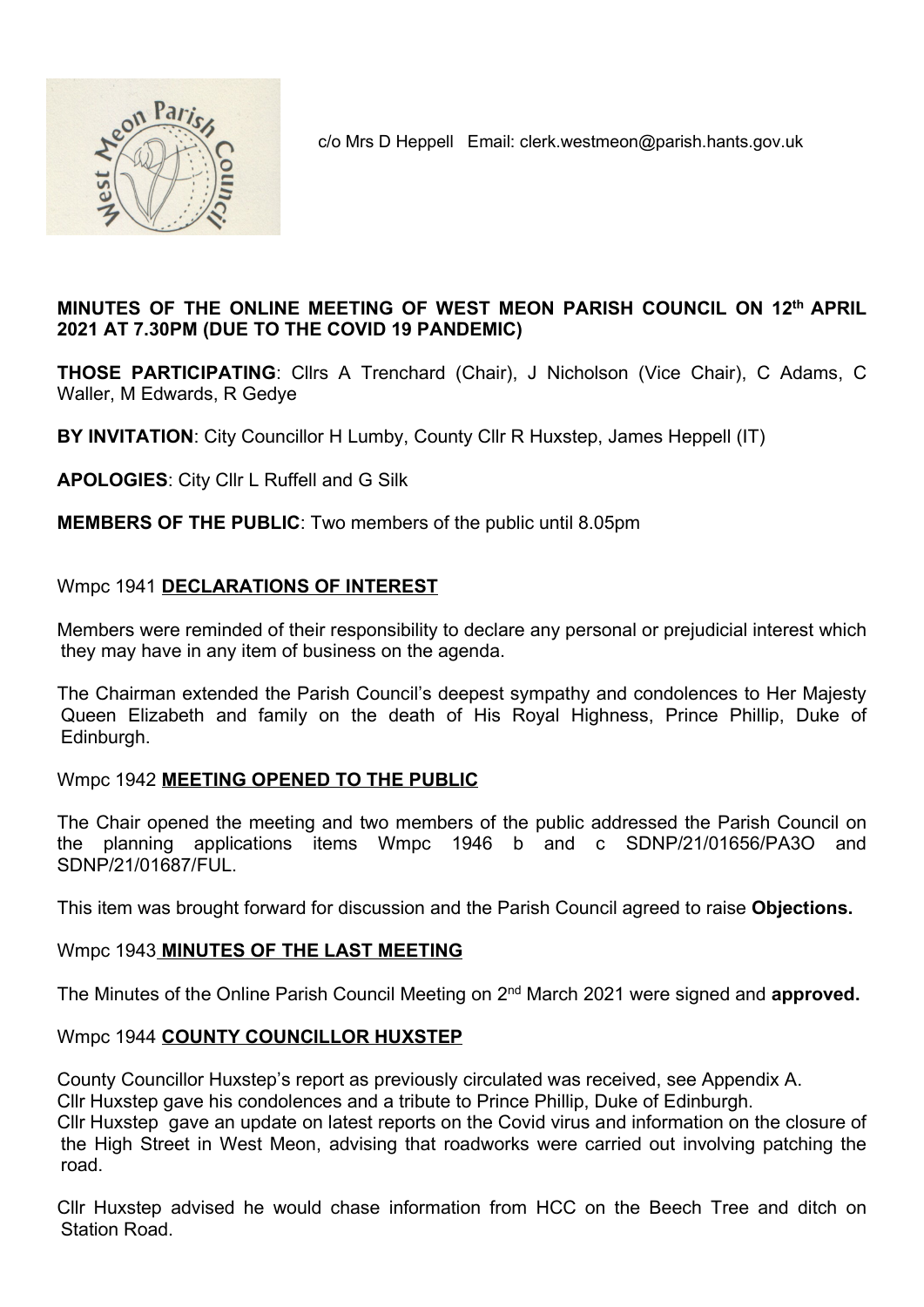### Wmpc 1945 CITY COUNCILLOR LUMBY

City Councillor Lumby's report as previously circulated was received, see Appendix B. Cllr Lumby reported on bin collections in West Meon and on the upcoming Police and Crime Commissioner's election.

### TO RECEIVE WORKING GROUPS

### Wmpc 1946 PLANNING

a) SDNP/20/05585/FUL The Old Store House High Street West Meon Hampshire GU321LN Proposal: Change of use for two existing garage bays to be used for Class A1 use, as hairdresser/barbershop, product mixing and preparation, and retail with ancillary office (Retrospective)

West Meon Parish Council agreed the following comments:

There have been no parking issues associated with the premises to date. If SDNP are minded to granting retrospective permission, the Parish Council would like to see a condition attached to the planning permission to ensure that:

1. The Barbers shop premises must not be sold, let or be separated from the main dwelling on the site, the Old Storehouse, and can only be used by the owner and not be let to a third party or sold on. The property is situated in the High Street where there are ongoing parking problems, and the Parish Council would not like to see on street parking problems in the High Street be exacerbated by more vehicles.

#### ADDITIONAL COMMENTS

Further to West Meon Parish Council's comments on the Old Storehouse, additional comments are added as WMPC has concerns are about when Covid restrictions are lifted and barbers/hairdressers are open once again.

West Meon Parish Council has received complaints about the number of excess vehicles parked adjacent to the barbershop entrance when the premises were open. Complaints have also been received from adjacent properties, next to the barber saying that the owners of the barbers are parking their own vehicles outside their property and blocking their entrance. Complaint should have been made directly to SDNP. Also, the owners have two vehicles, their employee the barber has a vehicle which takes up the three parking spaces within the barber's shop area. Therefore, there are no customer spaces, so customer parking should be incorporated within the site as well as staggered appointments. There is FREE parking at the village hall, a short walk away.

#### b) SDNP/21/01656/PA3O Loomies Alton Road West Meon Petersfield Hampshire GU321JX Existing caravan has been used for Office space for business. Would like to repurpose as living accommodation. 20.4.21.

The Parish Council unanimously agreed to RAISE OBJECTIONS to the planning application to reuse the caravan for living accommodation on the grounds of:

1. The site is outside the defined Settlement Policy Boundary of West Meon as adopted by Policy SD25 of the SDNP Local Plan and there are no exceptional circumstances to support residential accommodation in this rural, countryside location. By introducing a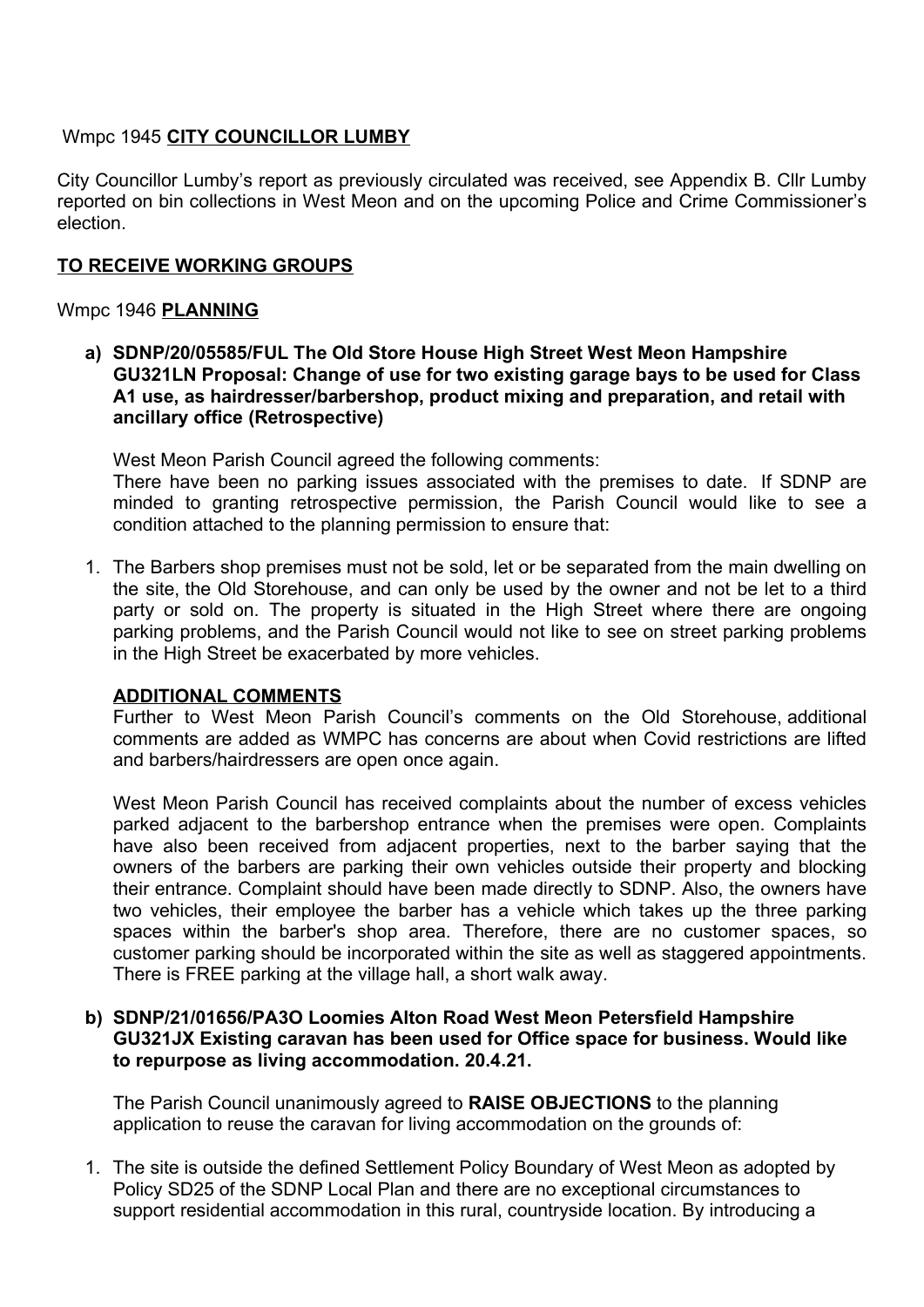residential use on the site, this would lead to a permanent established residential use which is contrary to adopted SDNP countryside policies.

### c) SDNP/21/01687/FUL Loomies Alton Road, West Meon GU321JX. Planning permission for a Loomies Workshop and storage space on the site. The workshop will be inside four containers. 23.4.21.

The Parish Council unanimously agreed to RAISE OBJECTIONS to the planning application for four containers, office and workshop space.

1. The containers are considered to be inappropriate buildings by reason of their design and siting, being located in such a sensitive and prominent position outside the settlement policy boundary (SPB) of West Meon and within the countryside of the South Downs National Park boundary. The proposed containers represent a highly visual intrusion into this countryside despite the attempts to screen the containers. The introduction of a workshop and storage uses within the four containers will be detrimental to the visual appearance of the countryside, and will intensify the use of the site, which is contrary to adopted policies SD1, SD4, SD5, SD6, SD7, SD25 and SD38.

2) The proposal will increase the number of motorcycles and traffic on the premises resulting in an intensification of the use of the site, where there are already ongoing noise issues. The proposal is contrary to adopted SDNP countryside policies and will degrade the tranquillity of this part of the South Downs National Park.

NB It is noted that no noise survey was submitted with the planning application.

### d) SDNP/21/00942/LIS Meon Springs Whitewool Farm Whitewool Lane East Meon Petersfield Hampshire Proposal: Rethatching. 20.4.21.

The Parish Council agreed to raise NO OBJECTIONS

## Wmpc 1947 HIGHWAYS AND TRANSPORT

- It was **agreed** to instruct Silks to repair the damage to the flint wall based on the quote of £1,295.00 + VAT.
- Cllr Trenchard advised that the pothole damage is on the junction of Knapshard, Church Lane to Lippen Lane, and starts from the school.
- Ditch and Beech Tree on Station Road: no updates received from County Councillor.

## Wmpc 1948 COMMUNITY HOUSING AND RECREATION

- A request has been put forward to the Parish Council on crowdfunding towards new play equipment. This was discussed and it was not considered appropriate as it was the Parish Council's responsibility.
- Repairs have been carried out in the play area to the basketball and play equipment.
- Consideration was given to a proposed bike rack in the centre of the village, but the Parish Council considered the location not suitable. The problem should improve now the café is open.
- Cllr Edwards will report when there is any news on the lease agreements and the village hall.
- Proposals are being considered for a petanque area on the recreation ground and information will be reported on costs and interest.
- The tennis club are proposing to put in a grant for repairs.

# Wmpc 1949 FINANCE AND ADMINISTRATION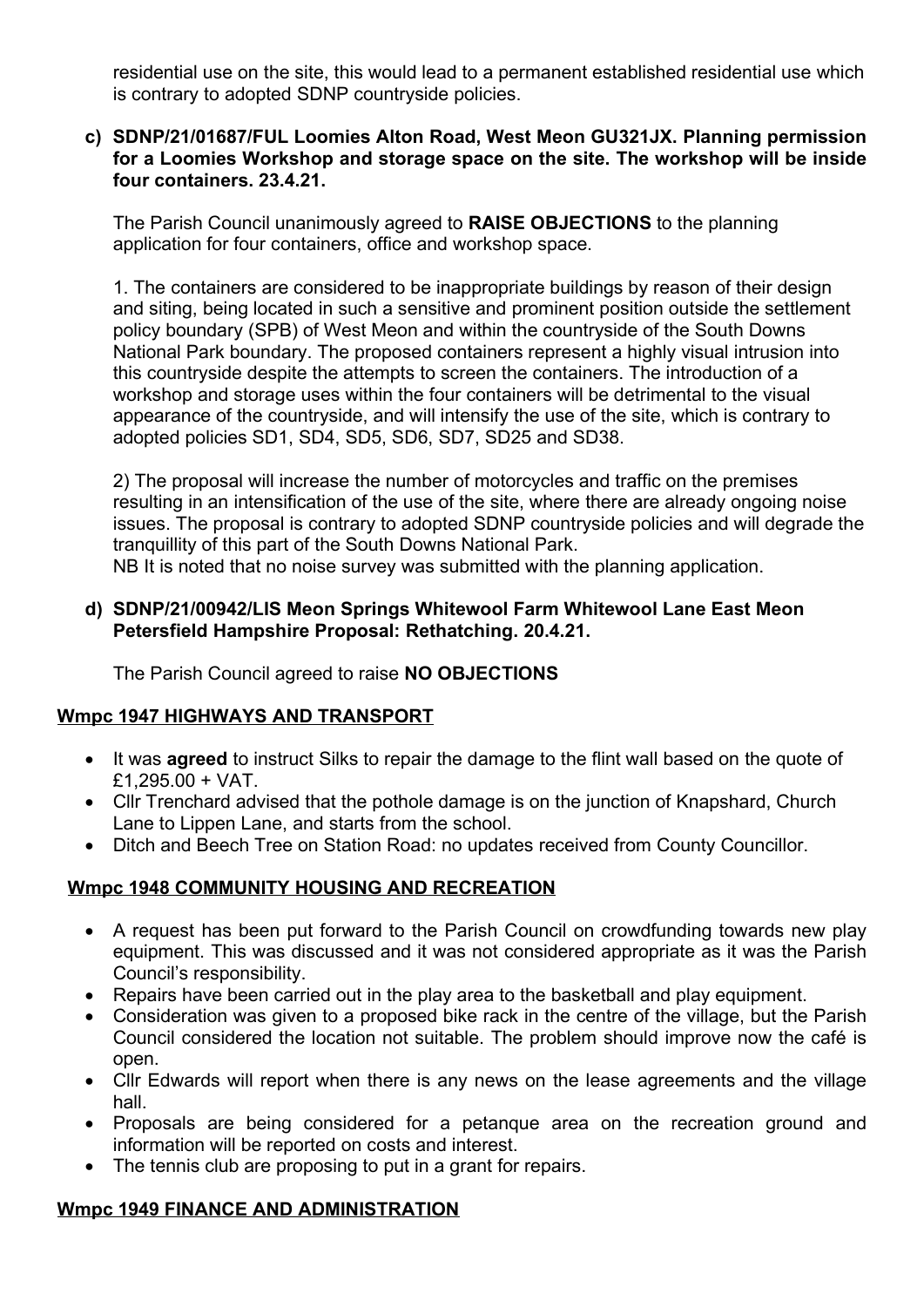- The Clerk to check payment towards the Meon Valley Trail signs.
- The bus shelter rebuilding is complete and thanks to be given to Silk Services for keeping it under budget.
- It was agreed that W Hillier would carry out work on the broken step and strim the overgrown footpath.
- War Memorial Trust have approved works for the cross.

### Payments 12th April 2021

| T Hickmore Repairs telephone box                  | £220.00   |
|---------------------------------------------------|-----------|
| T Hickmore Basketball repair                      | £152.00   |
| T Hickmore play area                              | £253.00   |
| <b>WCC Play inspection</b>                        | £89.00    |
| M Edwards Reimbursement Silk Services bus shelter | £2,340.00 |
| C Waller Reimbursement plaque                     | £30.00    |
| <b>BACS D Heppell salary</b>                      |           |
| <b>BACS HMRC</b>                                  | £26.60    |

It was unanimously **agreed** to approve the schedule of payments.

## Wmpc 1950 ITEMS TO BE CONSIDERED AT THE NEXT MEETING

Parish news, lease agreement, potholes, Dave Compton Plaque, Beech Tree

## Wmpc 1951 DATES OF NEXT MEETINGS

Tuesday 11<sup>th</sup> May 2021, Tuesday 8<sup>th</sup> June 2021, Tuesday 6<sup>th</sup> July 2021.

The meeting closed at 9.20pm

Chair ……………………….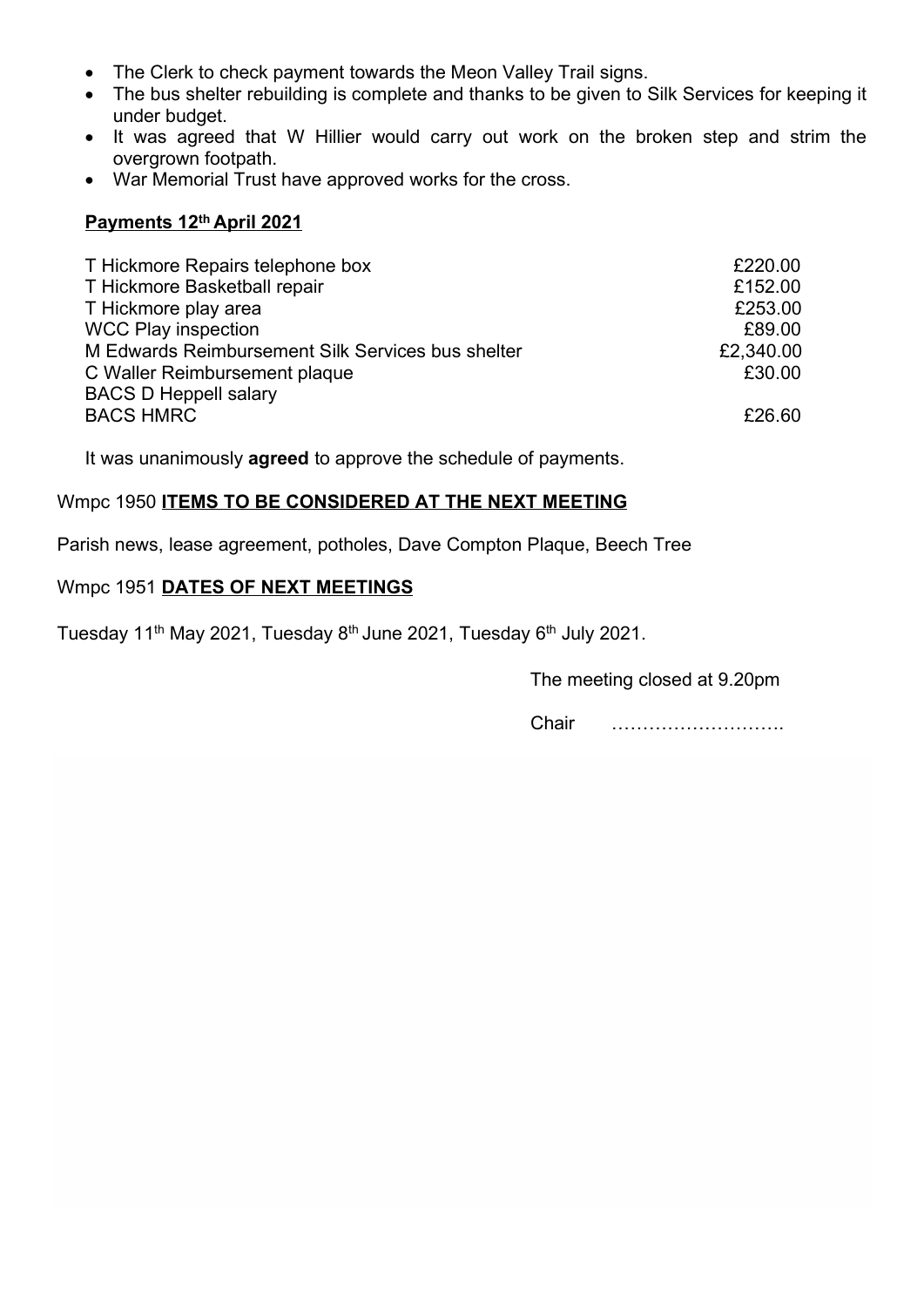# Appendix A

# Hampshire County Council Divisional Report for:

West Meon Parish Council Meeting

HRH The Duke of Edinburgh10 June 1921 to 9 April 2021

On behalf of our residents, the Lord-Lieutenant of Hampshire and Hampshire County Council offer deepest sympathies to the Royal Family on the death of His Royal Highness, The Duke of Edinburgh.

At the Hampshire headquarters buildings in Winchester, flags have been lowered to half-mast. Book of Condolence

- •Flowers
- •Church services
- •Funeral

•Statement issued on behalf of HM Lord-Lieutenant of Hampshire and Hampshire County Council

"We have learned with great sorrow and profound grief, of the sad news of the death of His Royal Highness, which will be felt keenly across the nation and beyond. On behalf of the people of Hampshire, we will be writing to Her Majesty the Queen, to express our deepest sympathy, and our humble and heartfelt condolence for the loss the at Her Majesty and the Royal Family are experiencing at this time."

At the Hampshire headquarters of the Hampshire Lieutenancy and Hampshire County Council in

Winchester, flags have been lowered to half-mast.

COVID:19: Testing without symptoms available for all Hampshire residents Following the Government's announcement that free rapid tests will be offered to everyone in England from 9<sup>th</sup> April, local residents are being urged to start collecting their test kits from Friday and get into the habit of regular testing and recording their result. The County Council's Director of Public Health, Simon Bryant, said: "As we see the number of positive cases decline, it's tempting to think that COVID may soon be a thing of the past, but the virus transmits so easily from person to person, and if we do not continue to exercise caution and do all we can to minimize spread, we may have to live with some form of restrictions for the foreseeable future. "Don't forget that one in three people may have the virus but not experience any symptoms, so alongside the COVID-19 vaccine and following 'hands, face, space', regular testing will continue to be essential to preventing further spread, helping us to get back to a normal way of life." I am therefore urging Hampshire residents to take up the offer of free, regular testing –and make Test-Record-Repeat part of your weekly routine. "Where to get a lateral flow device (LFD) test kit from 9<sup>th</sup> April, anyone could access free, rapid lateral flow tests for themselves and their families to use twice a week. Kits can be collected from testing sites across the county. Collection from community testing sites (enter your postcode in the NHS site map to find your nearest site and opening times). To take a supervised LFD test at a community testing site, drop in on the day or book an appointment online. You must not go to these sites if you have any symptoms. Collection from the Regional Testing Site at Southampton Airport and walk-through Local Testing Sites, listed below (afternoons only)–opening times are available on the County Council's website. These sites offer symptomatic testing during the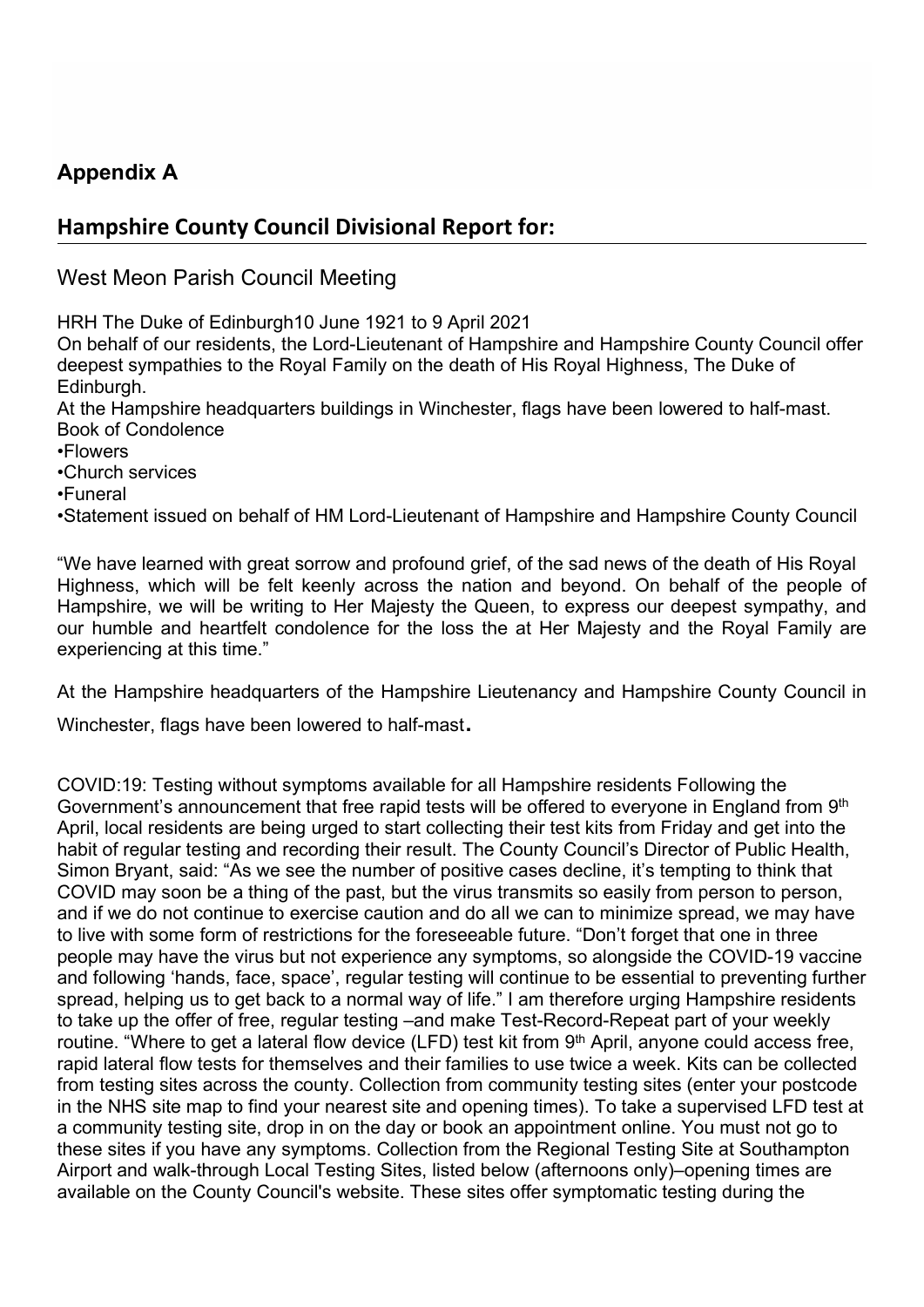morning and, following a deep clean, are open again in the afternoon for collection of test kits for people without symptoms. It is important not to attend these sites outside collection times.

Aldershot –Parsons Barracks car park

Basingstoke –Churchill Way long stay car park –due to open from 11 April

Fareham –Cams Alders car park

Gosport –Walpole Park car park

Havant –Havant Civic Centre car park

Winchester –Worthy Lane car park

Andover –Shepherds Spring Lane car park

Ringwood –The Furlong car park

For those who cannot access these options a new online ordering service has a supply of test kits for home delivery. Visit www.gov.uk/order-coronavirus-rapid-lateral-flow-tests or call 119. Residents may also be eligible for regular asymptomatic testing through their workplace. The County Council is continuing to work with the Department of Health and Social Care to roll-out pharmacy collection in Hampshire over the coming weeks. What to do after the test

• Record your result online or by phone. Instructions on how to do this are included in the test kit. If the result is positive, you and your household must self-isolate and you must book confirmatory PCR test.

•If the test is negative, continue to follow preventative measures for stopping the spread of the virus, including 'hands, face, space, fresh air'. There is more information about test results and what to do on the NHS website.

Simon Bryant added: "I would remind everyone who is testing regularly at home that it is very important to record your test result. Secondary school pupils and college students should continue to test regularly throughout the holidays, and should take a test the day before or morning of the first day of summer term, before returning to education." Children of primary school age or younger are not being asked to test regularly. Any adult or child with symptoms of COVID-19 should get a test: book a test online or call 119.

Cllr Roger Huxstep

Member for Meon Valley Division

Hampshire County Council